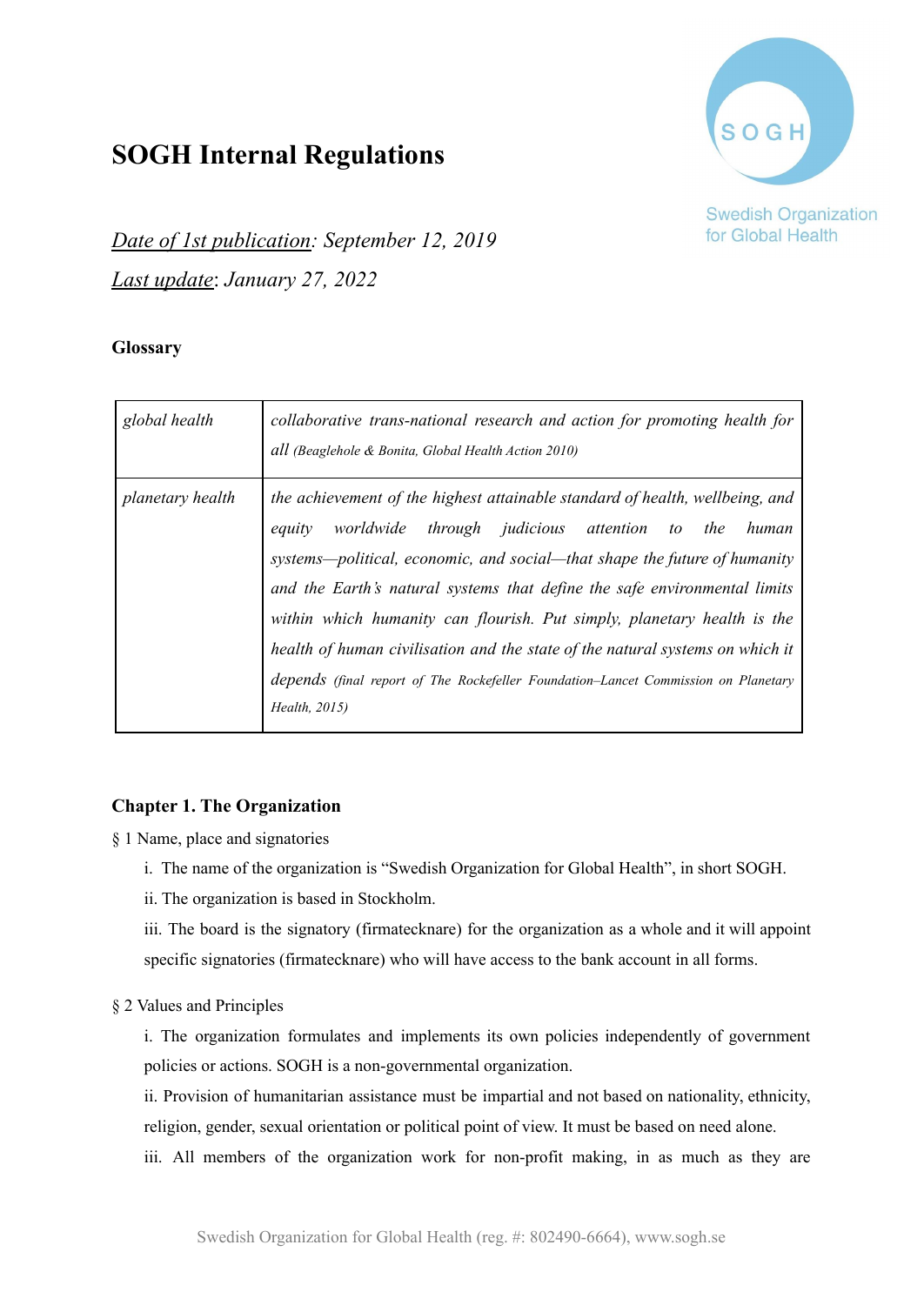prohibited from distributing a monetary leftover to its own organization members.

iv. The main values of the organization include but is not limited to:

– providing support to health projects decreasing health inequities (in line with United Nations Sustainable Development Goal (SDG) 3).

– supporting women's rights, especially in low-income countries (LIC) (in line with SDG 5).

– supporting young people's talent and giving them the opportunity to thrive as future global health leaders (in line with SDG target 4.4).

– considering and reducing our environmental impact and being part of the global movement fighting the climate and ecological emergency we are facing (in line with SDG 13).

– being transparent and accountable in relation to all our partners (in line with SDG 17) and donors.

v. The mission of the organization is to

– improve quality and accessibility of health care and health promotion through local and international partnerships,

– increase the knowledge of global and planetary health in the general public.

– challenge the foundation of global health by improving the organization's practice, and beyond, in line with the global movement of decolonizing global health.

– channel youth passion and talent offering the opportunity to gain experience within the global health sector.

#### § 3 Fiscal year

i. The period runs from  $1<sup>st</sup>$  January to  $31<sup>st</sup>$  December.

## **Chapter 2: Board**

§ 1 Composition

i. The board is composed of some permanent positions (director, finance manager, research  $\&$ grants manager(s), communications manager(s), external relations manager(s), projects manager(s), environmental sustainability manager) and some variable ones, which might change upon organization's needs and human resources.

§ 2 The commitments of the board

i. In between the annual meetings the board is the decision making organ. The board is responsible for leading the executive work of the organization, which includes, but it is not limited:

– appointing formal positions in the organization;

– deciding on working groups and team constellations;

– appointing the signatories;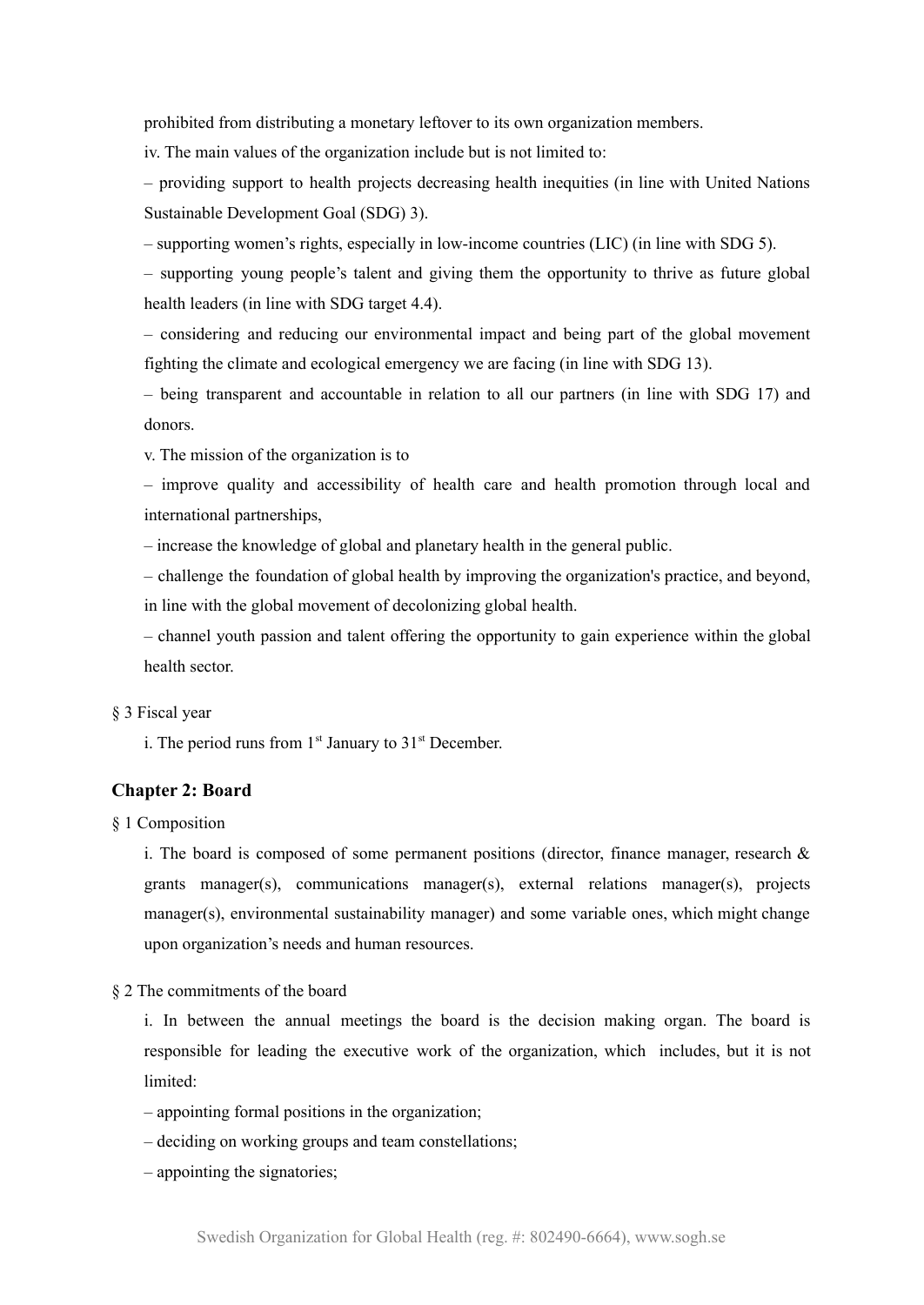– compiling an activity report for the annual meeting.

ii. The board should at all times follow the regulations and the executive work should always be in line with the principles and values of the organization.

#### § 3 Regulations for board decision-making

i. The board is granted decision-making power if half of the board members are present.

ii. The board convenes when the director decides so or when half of the board members wish so.

iii. When making decisions, the simple majority principle is used. If the number of votes are equal the director has the casting vote.

iv. All official board meetings, where decisions are made, should be formally recorded in the minutes and made public to the members of the organization.

v. The director and vice-director are permitted to make executive decisions which can be withdrawn by the board.

## **Chapter 3: Accountant**

§ 1 Election of accountant

i. The annual meeting will preferably elect the accountant, however in the case that it does not, the board can elect an accountant. The accountant is not eligible for the board.

§ 2 The rights of the accountant

i. Continuous access to the organization's budget, formal records of meeting minutes and other official papers.

ii. The accountant has the right to be present at all board meetings.

#### § 3 The commitments of the accountant

i. The accountant shall do the organizational audit.

ii. The purpose of the audit is to control that the board is handling the funds of the organization according to the regulations.

iii. The accountant should present a short summary of the organizational audit at the annual meeting.

#### **Chapter 4: The organs of the organization**

- § 1 Decision making
	- i. The highest decision-making organ is the annual meeting.
	- ii. In between annual meetings, the board is the decision-making organ.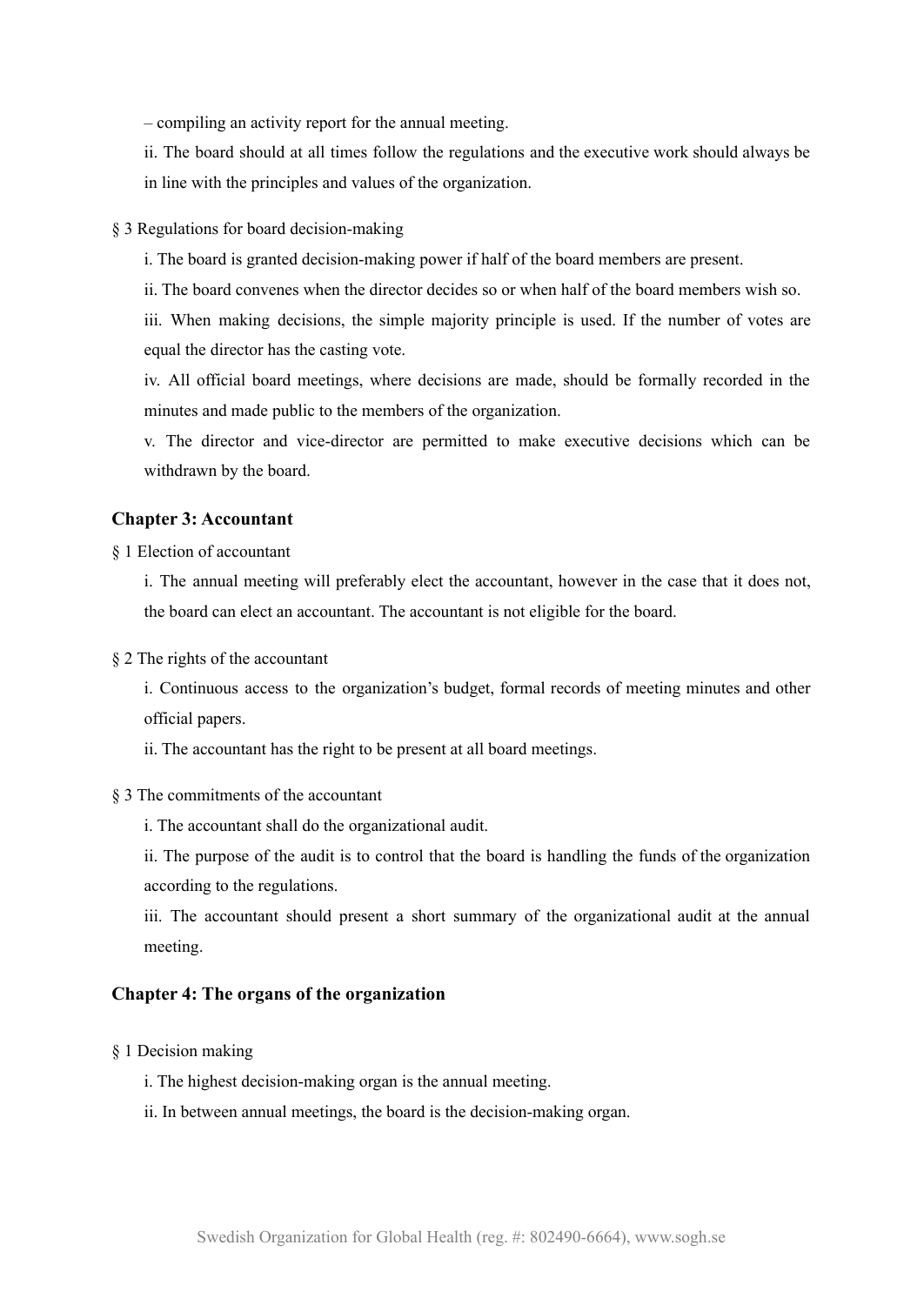#### § 2 Executive

i. The board is the executive organ of the organization.

#### § 3 Advisory board

i. The members of the advisory board are chosen by the board.

ii. The members of the advisory board will act as advisors for the board.

## **Chapter 5: Membership**

§ 1 Members

i. Any individual who volunteers with the organization is considered a member. This includes people who hold a position in the board and people who do not but help run the organization's activities (meaning interns and general volunteers).

#### § 2 Obtaining membership

i. Membership is open to anyone who is willing to support the organization's values and principles.

ii. Membership is open to anyone regardless of nationality, ethnicity, religion, gender, sexual orientation, religion or political point of view.

#### § 3 Withdrawal of membership

i. If a member wants to withdraw her/his/their membership, she/he/they should notify the board if she/he/they hold a position in the board. If she/he/they do not hold a position in the board, she/he/they should simply notify at least one member of the board, such as the volunteer  $\&$ interns manager.

ii. Membership can be withdrawn from a member if she/he/they goes against the organization's values and principles or, in other ways, harms the organization.

# **Chapter 6: The annual meeting**

§ 1 Guidelines

i. The board decides when and where the annual meeting will take place, however, preferably during the autumn. This information should be made available at least 2 weeks before the annual meeting.

ii. It is the director and vice-director's responsibility to make the agenda for the meeting available to all board members at least one week before the meeting.

iii. All board members should be present at the annual meeting.

iv. All the present board members have the right to one vote each. The vote is personal and can not be delegated to another member.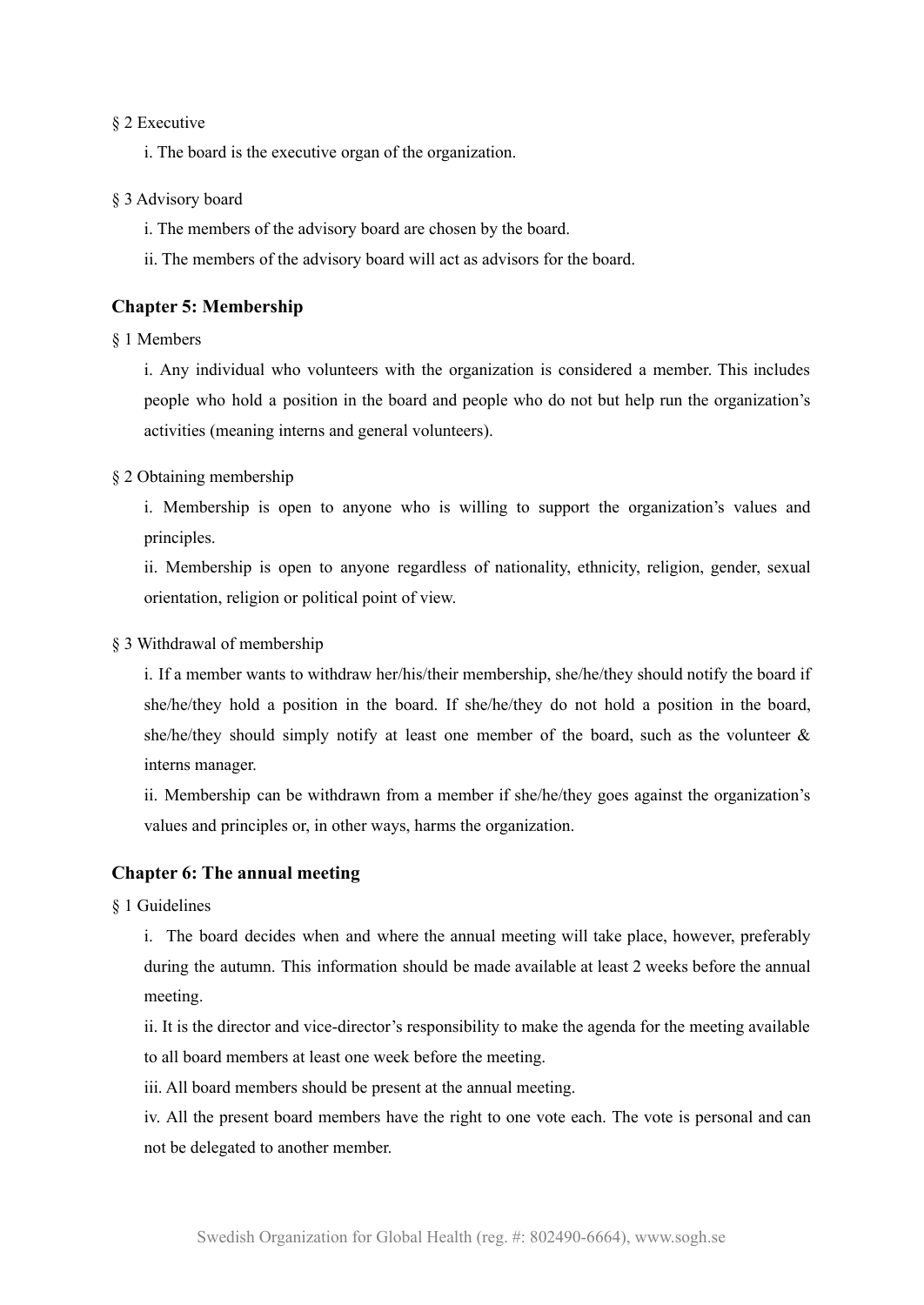v. The annual meeting should be formally recorded in the minutes and made public after the meeting.

- § 2 Rules of decision making and eligibility
	- i. Decisions are made through voting and the simple majority principle.
	- ii. In case the simple majority cannot be reached, the chair of the meeting has the casting vote.
	- iii. Any member of the organization is eligible for the board.

# § 3 Agenda

- i. The following should be on the agenda and formally recorded in the minutes:
- 1. Election of a chair, secretary and, at least, one adjuster for the meeting.
- 2. Determination of the correct following of the guidelines for the meeting.
- 3. Determination of the agenda.
- 4. Activity report of the fiscal year
- 5. Summary of organizational audit
- 6. Election of board members and accountant if needed.
- 7. Regulation changes or clarifications.
- 8. Overview of the budget.
- 9. Overview of the project(s).
- 10. Other topics presented by the board.
- 11. Questions/topics presented by the board members.

#### § 4 Extra annual meeting

i. The board can set up an extra annual meeting in case of difficulties with setting up the new board or other executive challenges.

- iii. The extra annual meeting follows the same guidelines as an ordinary board meeting (though  $\S$
- 3, 4-9 does not have to be followed).

# **Chapter 7: Changing of the regulations**

§ 1 Permission

i. Changes in the regulations can only be done at an annual meeting, following the guidelines for the annual meeting.

ii. The changes must have been presented and discussed in the previous annual meeting.

# **Chapter 8: Resolution of the organization**

§ 1 Rules

i. The decision of resolution of the organization can only be made at an annual meeting.